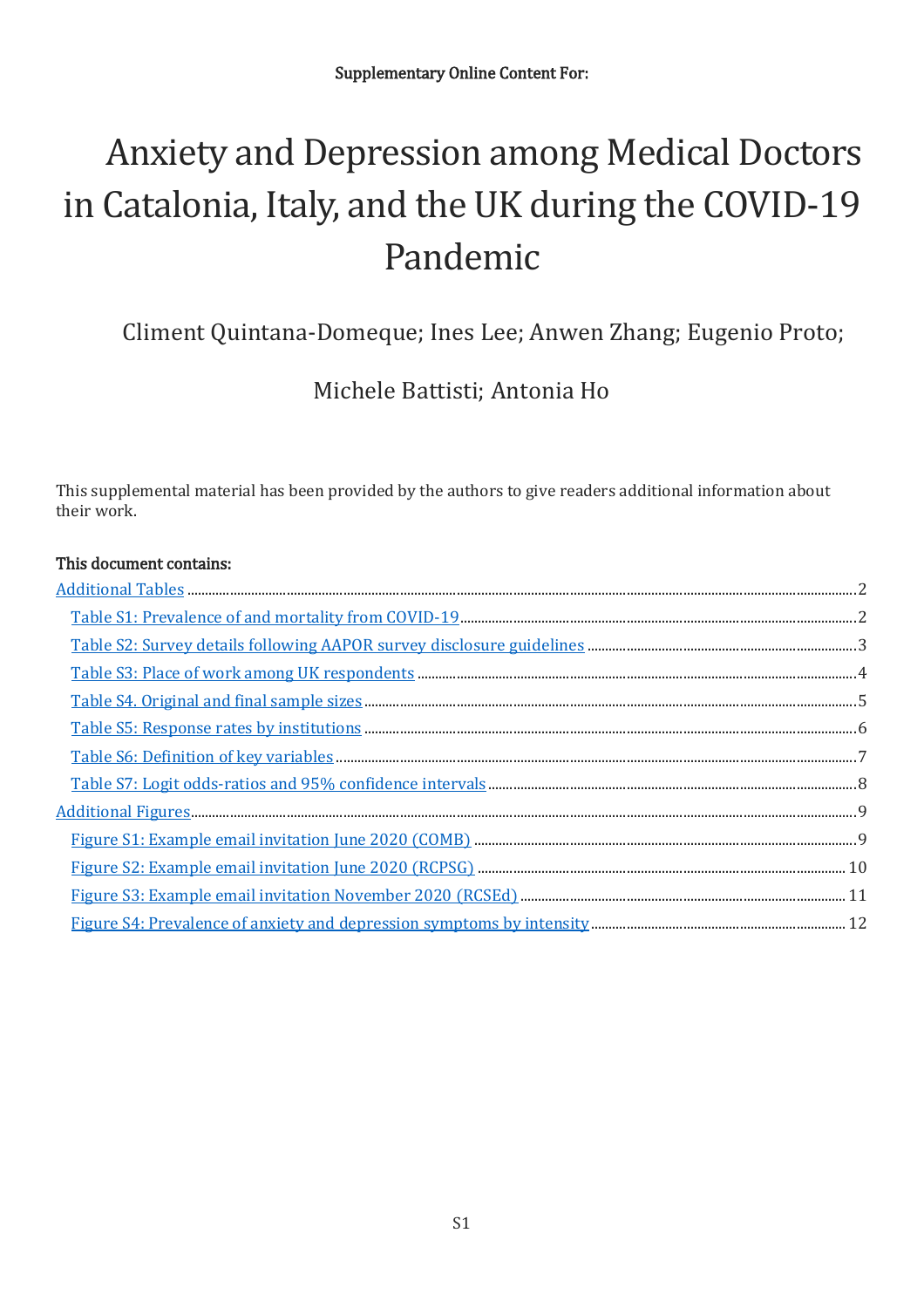# <span id="page-1-0"></span>Additional Tables

|                                | Catalonia |         |         | <b>Italy</b> | UK      |         |
|--------------------------------|-----------|---------|---------|--------------|---------|---------|
|                                | Round 1   | Round 2 | Round 1 | Round 2      | Round 1 | Round 2 |
| $COVID-19$ cases per $100,000$ | 33.3      | 809.6   | 12.5    | 836.3        | 55.6    | 927.1   |
| COVID-19 deaths per 100,000    | 2.4       | 22.2    | 2.2     | 30.7         | 4.4     | 17.8    |

## Table S1: Prevalence of and mortality from COVID-19

Note: Percentages reported in parentheses. Data on COVID-19 cases and deaths comes fro[m idescat.cat](https://www.idescat.cat/indicadors/?id=anuals&n=13746) (Catalonia), [ourworldindata.org](https://ourworldindata.org/) (Italy), and [GOV.UK](https://coronavirus.data.gov.uk/) (UK). Round 1 corresponds to June 2020 for all countries; Round 2 corresponds to November 2020 for Catalonia and the UK and December 2020 for Italy.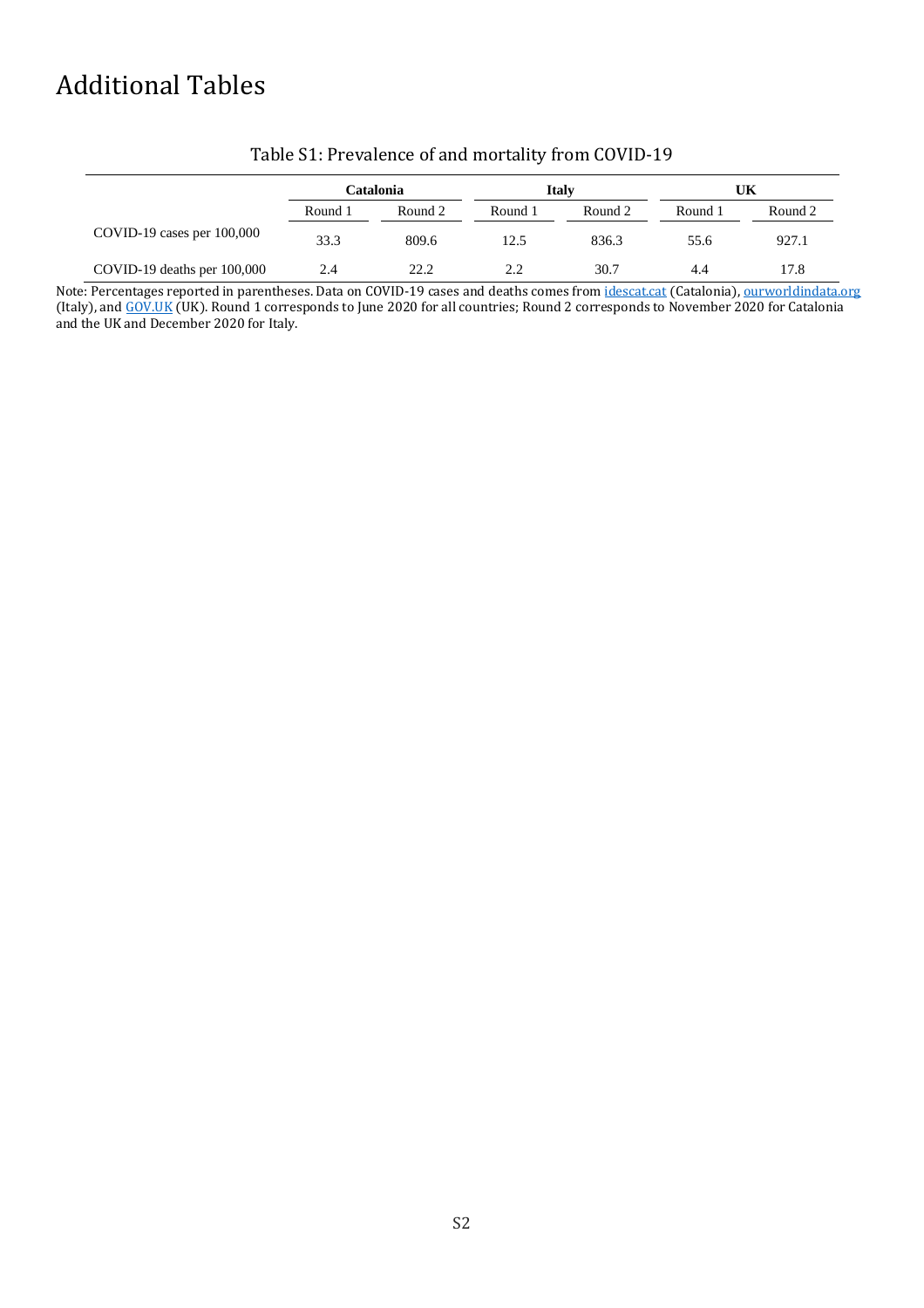| <b>BASIC DISCLOSURE ELEMENTS</b>                 | <b>DETAILS</b>                                                                                                                                                                                                                                                                                                  |
|--------------------------------------------------|-----------------------------------------------------------------------------------------------------------------------------------------------------------------------------------------------------------------------------------------------------------------------------------------------------------------|
| Survey sponsor                                   | Surveys were distributed online by the medical<br>organizations (COMB, COMG, ANAAO-ASSOMED,<br>FIMMG, RCSED, RCPSG) via their mailing lists.                                                                                                                                                                    |
| Survey/Data collection supplier                  | Researchers from the universities of Cambridge,<br>Exeter and Glasgow designed the survey in Qualtrics.                                                                                                                                                                                                         |
| Population represented                           | Medical doctors in Catalonia, Italy and the UK.                                                                                                                                                                                                                                                                 |
| Sample size                                      | 5,275                                                                                                                                                                                                                                                                                                           |
| Mode of data collection                          | Online                                                                                                                                                                                                                                                                                                          |
| Type of sample (probability/non-<br>probability) | Non-probability (COMG, ANAAO-ASSOMED, FIMMG,<br>RCSED, RCPS) and probability (COMB).                                                                                                                                                                                                                            |
| Start and end dates of data collection           | May 29, 2020 to June 30, 2020.                                                                                                                                                                                                                                                                                  |
|                                                  | November 1, 2020 to December 31, 2020.                                                                                                                                                                                                                                                                          |
| Margin of sampling error for total<br>sample     | <b>NA</b>                                                                                                                                                                                                                                                                                                       |
| Margin of sampling error for key<br>subgroups    | <b>NA</b>                                                                                                                                                                                                                                                                                                       |
| Are the data weighted?                           | The data are not weighted. Weights are not suitable in<br>our context because the available weights reflect the<br>composition of the respective institutions regardless of<br>the characteristics of their members, while our sample<br>focuses on a subsample of the underlying population<br>(see Table S4). |
| Contact for more information                     | Climent Quintana-Domeque, PhD                                                                                                                                                                                                                                                                                   |
|                                                  | University of Exeter, Business School, Department of<br>Economics                                                                                                                                                                                                                                               |
|                                                  | c.quintana-domeque@exeter.ac.uk                                                                                                                                                                                                                                                                                 |

Note: The code and data are deposited in the Harvard Dataverse repository: [https://doi.org/10.7910/DVN/DRSMYH.](https://doi.org/10.7910/DVN/DRSMYH)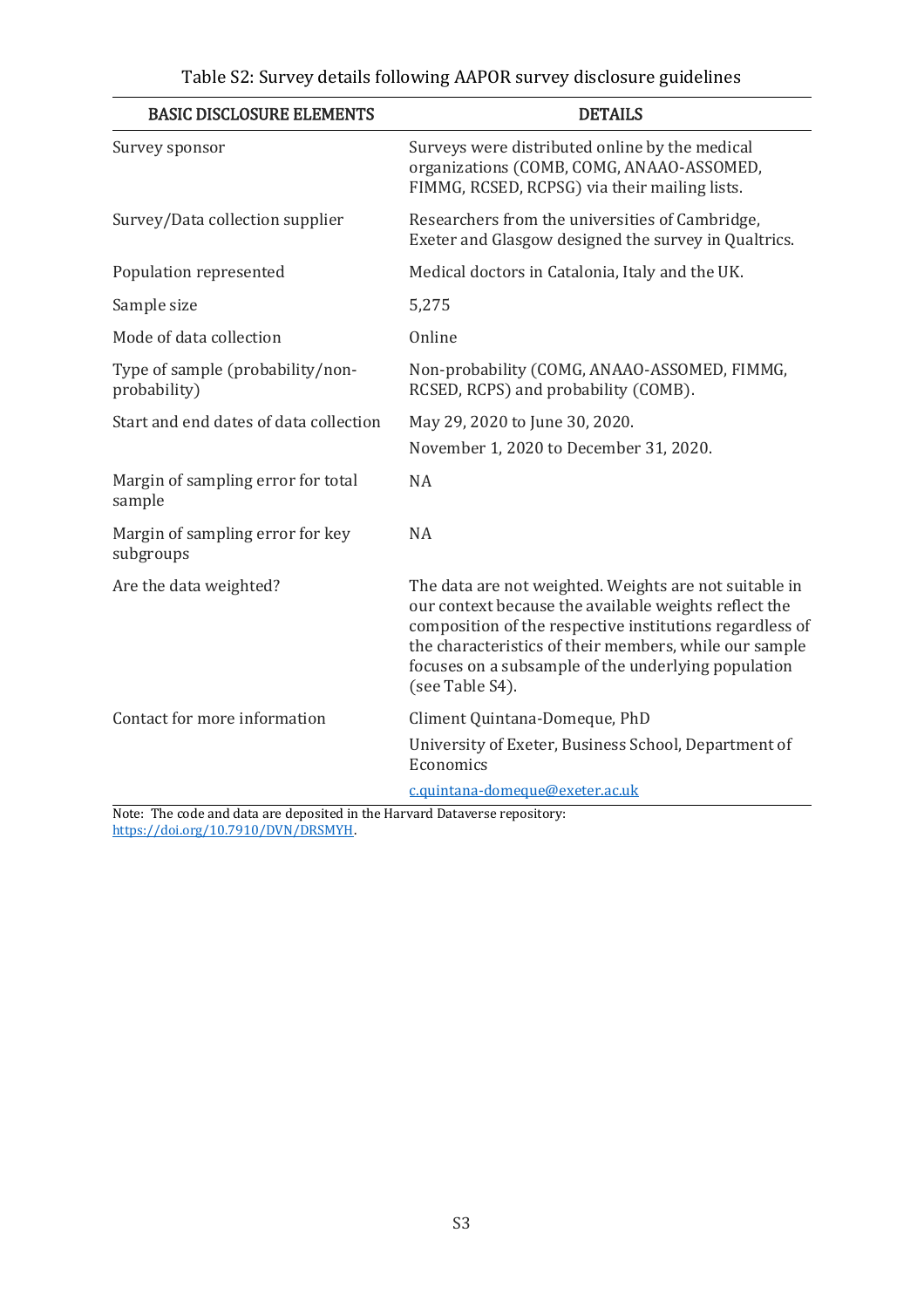|                  | <b>RCPSG</b><br><b>RCPSG</b><br>Round 1<br>Round 2 |       | <b>RCSEd</b><br>Round 1 | <b>RCSEd</b><br>Round 2 |  |
|------------------|----------------------------------------------------|-------|-------------------------|-------------------------|--|
|                  |                                                    |       |                         |                         |  |
| England          | 35.5%                                              | 41.4% | 74.7%                   | 71%                     |  |
| Northern Ireland | $2.2\%$                                            | 4.5%  | 4.3%                    | $7.1\%$                 |  |
| Scotland         | 61.5%                                              | 52.2% | 16%                     | 18.6%                   |  |
| Wales            | $0.8\%$                                            | 1.9%  | 5%                      | $3.3\%$                 |  |

# Table S3: Place of work among UK respondents

Note: Round 1 corresponds to June 2020; round 2 corresponds to November 2020.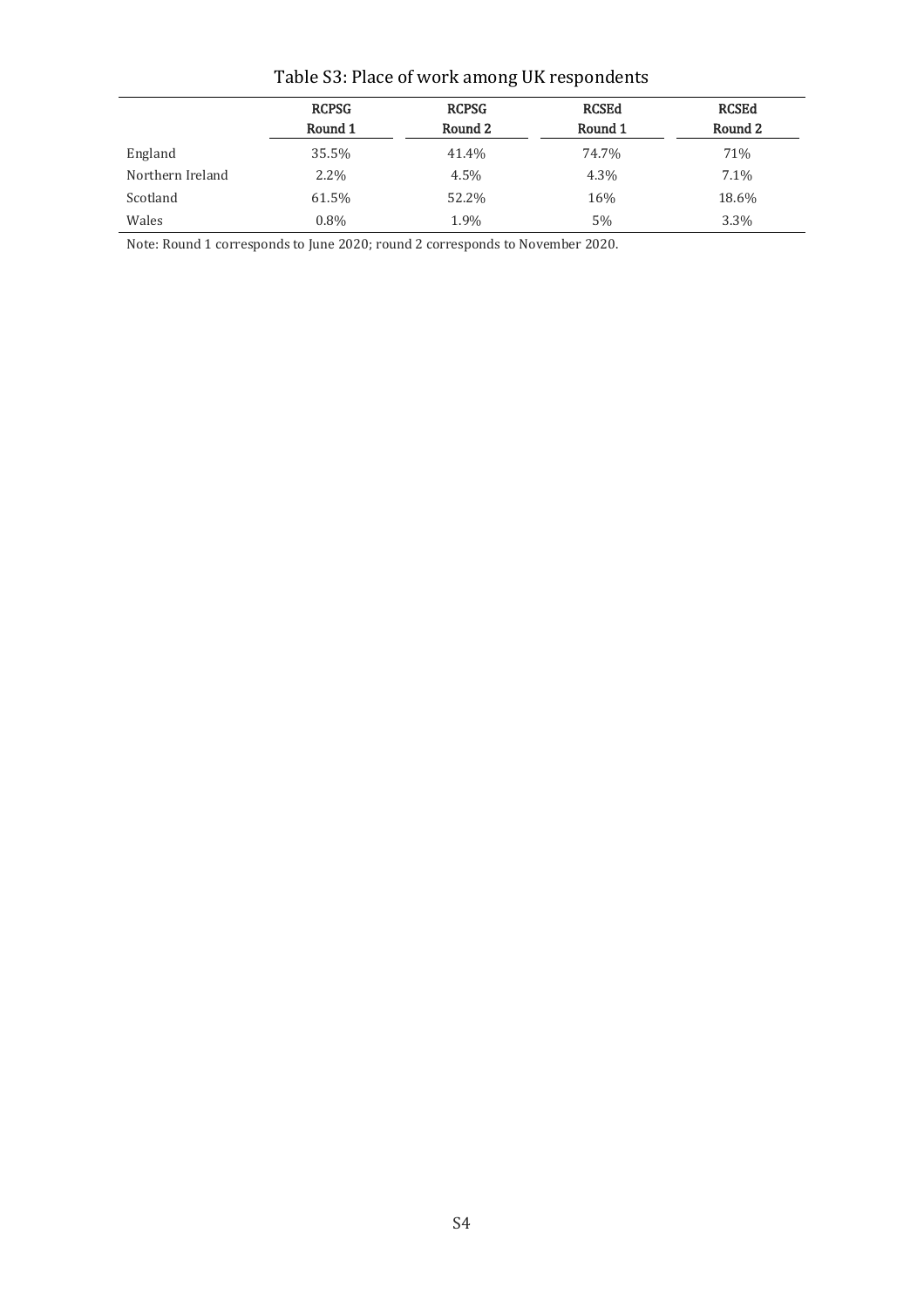|                                             | Catalonia<br>Italy<br><b>COMG</b><br><b>COMB</b><br><b>FIMMG</b><br>Anaao-<br>Assomed |                  |                  |                  | <b>UK</b>        |                  |
|---------------------------------------------|---------------------------------------------------------------------------------------|------------------|------------------|------------------|------------------|------------------|
|                                             |                                                                                       |                  |                  | <b>RCPSG</b>     | <b>RCSEd</b>     |                  |
| Round 1                                     |                                                                                       |                  |                  |                  |                  |                  |
| Period                                      | June 2020                                                                             | <b>June 2020</b> | <b>June 2020</b> | <b>June 2020</b> | <b>June 2020</b> | <b>June 2020</b> |
| N (initial) <sup>a</sup>                    | 1,067                                                                                 | 275              | 1,524            | 1,136            | 399              | 575              |
| N (excluding missing info) <sup>b</sup>     | 886                                                                                   | 213              | 1,223            | 858              | 333              | 461              |
| N (excluding duplicates) $c$                | 866                                                                                   | 207              | 1,190            | 840              | 328              | 451              |
| N (excluding different region) <sup>d</sup> | 828                                                                                   | 195              | 1,121            | 794              | 261              | 321              |
| N (excluding other occupation) <sup>e</sup> | 742                                                                                   | 174              | 873              | 780              | 245              | 292              |
| N (excluding other cases)f                  | 706                                                                                   | 170              | 862              | 775              | 231              | 281              |
| Round 2                                     |                                                                                       |                  |                  |                  |                  |                  |
| Period                                      | Nov 2020                                                                              | Nov 2020         | Dec 2020         | Dec 2020         | Nov 2020         | Nov 2020         |
| $N$ (initial) <sup>a</sup>                  | 1,023                                                                                 | 432              | 1,021            | 460              | 228              | 404              |
| N (excluding missing info) <sup>b</sup>     | 835                                                                                   | 356              | 856              | 360              |                  | 238              |
| N (excluding duplicates) $c$                | 824                                                                                   | 346              | 842              | 347              |                  | 237              |
| N (excluding different region) <sup>d</sup> | 781                                                                                   | 324              | 802              | 328              | 162              | 217              |
| N (excluding other occupation) <sup>e</sup> | 704                                                                                   | 299              | 632              | 327              | 160              | 189              |
| N (excluding other cases)f                  | 688                                                                                   | 285              | 614              | 323              | 157              | 183              |

#### Table S4. Original and final sample sizes

<sup>a</sup> Raw data.

<sup>b</sup> Excluding missing information on sex, age, household composition, occupation and specialty.

<sup>c</sup> Excluding duplicates. Duplicates are identified as observations with the same IP address, sex, age, number of children below 5 years in the household, number of children 6-17 years in the household, number of adults 18-59 years in the household, number of adults 60 years and above in the household, occupation and specialty.

<sup>d</sup> Excluding respondents working in a different region/country (e.g. respondents in COMB working outside Catalonia, respondents in RCSEd working outside the UK).

<sup>e</sup> Excluding other occupations (e.g. biologists).

<sup>f</sup> Excluding other cases (e.g. retired, on leave, shielding).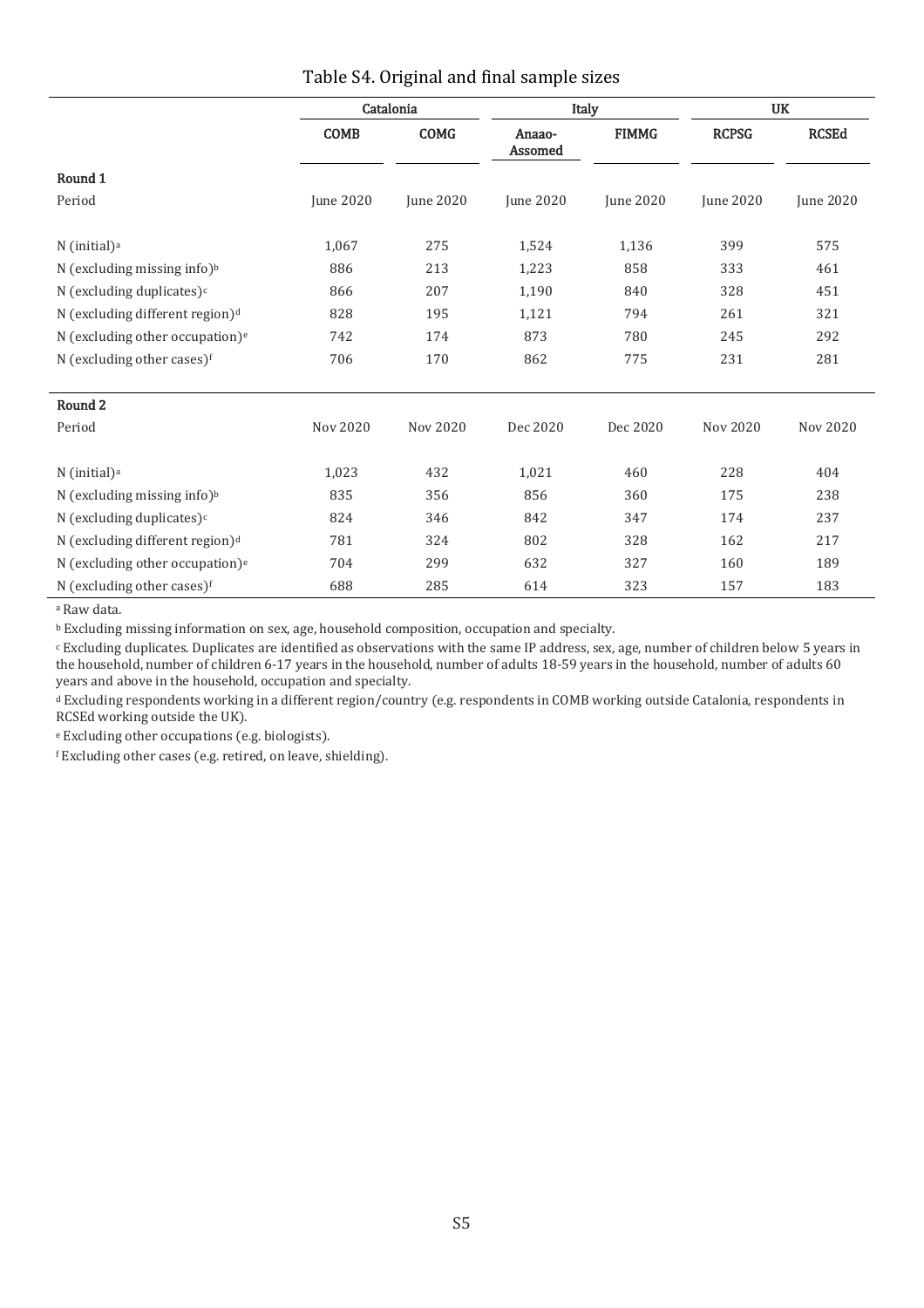#### Table S5: Response rates by institutions

| Institution           | <b>June 2020</b>       | November/December 2020 |  |  |  |
|-----------------------|------------------------|------------------------|--|--|--|
| COMB (Catalonia)      | 706/5,062 <sup>a</sup> | 688/5,062a             |  |  |  |
| COMG (Catalonia)      | 170/3,120              | 285/3,120              |  |  |  |
| Anaao-Assomed (Italy) | 862/23,379b            | 614/23,379b            |  |  |  |
| FIMMG (Italy)         | 775/17,687             | 323/17,687             |  |  |  |
| RCPSG (Scotland)      | 231/3,990              | 157/4,300              |  |  |  |
| RCSEd (Scotland)      | 281/4,992              | 183/4,912              |  |  |  |

Note: COMB (Barcelona Medical Council) and COMG (Girona Medical Council) are medical councils; Anaao-Assomed (Union of physicians and healthcare executives) and FIMMG (Union of general practitioners) are medical unions; RCSEd (Royal College of Surgeons of Edinburgh) and RCPSG (Royal College of Physicians and Surgeons of Glasgow) are private medical associations.

<sup>a</sup> Of the 36,339 COMB members, we focused on 25,425 members who were under 70 years, available to be contacted via e-mail, and willing to be contacted. Within this group, COMB invited 5,062 members in June and November 2020 (19.9%).

b This includes a large number of members who are not medical doctors.

Note that computing the response rate is problematic for several reasons, including the following: (1) membership changes over time (especially in private associations); (2) in Anaao-Assomed and UK, members are not just medical doctors.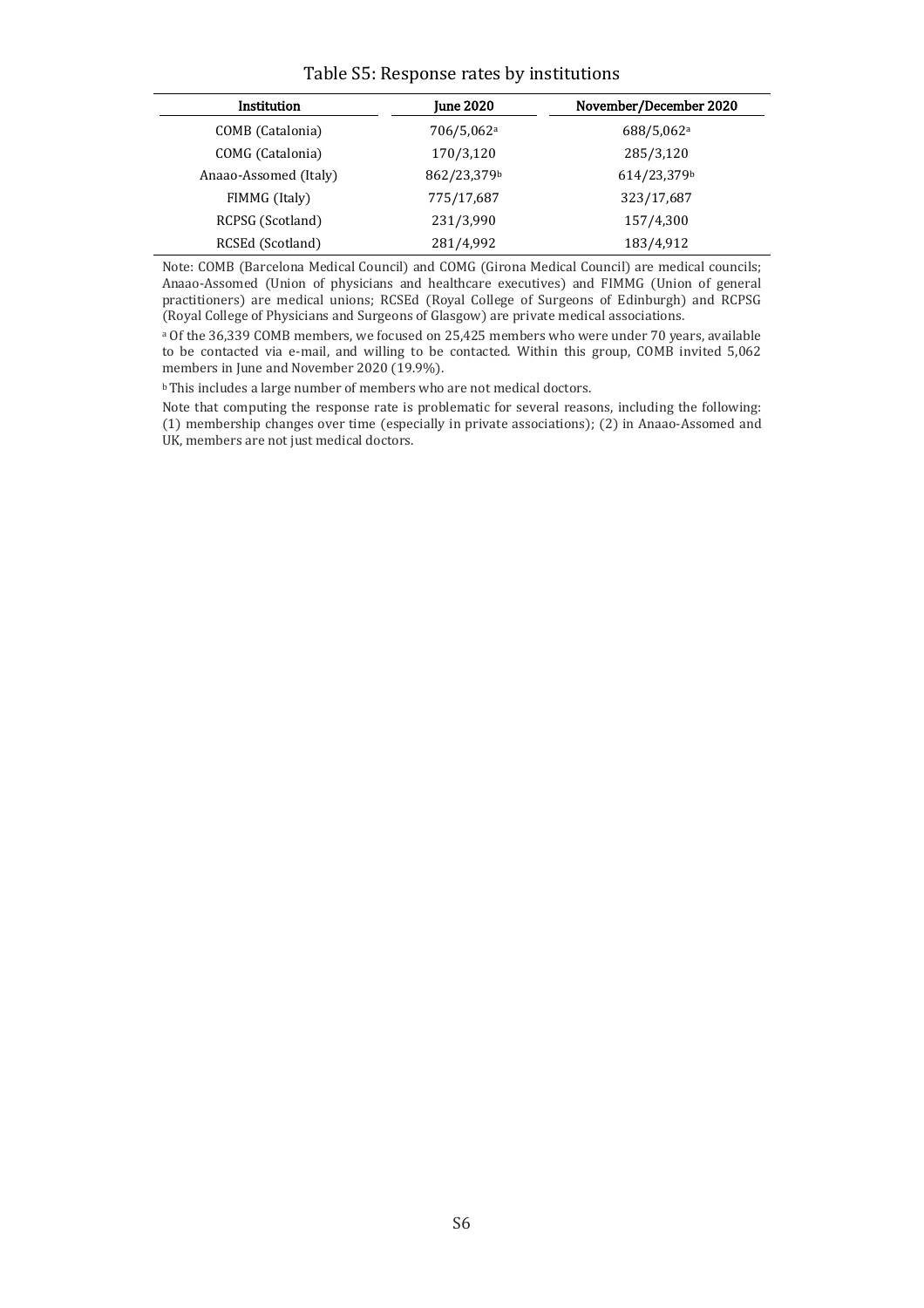# Table S6: Definition of key variables

| Variable                                | Definition                                                                                                                                                                                                                                                                                    |
|-----------------------------------------|-----------------------------------------------------------------------------------------------------------------------------------------------------------------------------------------------------------------------------------------------------------------------------------------------|
| Key outcome variables                   |                                                                                                                                                                                                                                                                                               |
| Anxiety                                 | $=$ 1 if Generalized Anxiety Disorder Assessment (GAD-7) $\geq$ 10, $=$ 0 otherwise                                                                                                                                                                                                           |
| Depression                              | =1 if Patient Health Questionnaire-9 (PHQ-9) $\geq$ 10, =0 otherwise                                                                                                                                                                                                                          |
| Demographic and survey information      |                                                                                                                                                                                                                                                                                               |
| Woman                                   | $=1$ if woman; $=0$ if man                                                                                                                                                                                                                                                                    |
| Age < 60                                | $= 1$ if below 60; $= 0$ otherwise                                                                                                                                                                                                                                                            |
| Survey round 2                          | $=$ 1 if surveyed in November/December 2020; $=$ 0 if surveyed in June 2020                                                                                                                                                                                                                   |
| Perceptions of workplace safety         |                                                                                                                                                                                                                                                                                               |
| Does not have necessary PPE             | $=$ 1 if do not agree with the statement "My workplace is providing me with the<br>necessary Protective Personal Equipment"; = 0 otherwise                                                                                                                                                    |
| Little concern for safety               | $=$ 1 if strongly agree or somewhat agree to the statement "My workplace has<br>shown little concern for my safety"; $= 0$ otherwise                                                                                                                                                          |
| Feel vulnerable/exposed                 | $=$ 1 if strongly agree or somewhat agree to the statement "I feel vulnerable and<br>exposed at work"; $= 0$ otherwise                                                                                                                                                                        |
| <b>Exposure to COVID-19</b>             |                                                                                                                                                                                                                                                                                               |
| Had COVID-19 symptoms                   | $=$ 1 if had COVID-19 symptoms; 0 if no COVID-19 symptoms                                                                                                                                                                                                                                     |
| Directly treat COVID-19 patients        | $=$ 1 if respondent replies "yes" to the question "In the last week, did you directly<br>look after COVID-19 patients?" $= 0$ if respondent replies "no".                                                                                                                                     |
| Help w/ COVID-19 related tasks          | $=$ 1 if respondent replies "yes" to the question "In the last week, have you been<br>asked to help out with work related COVID-19 patients without treating them<br>directly?"; = $0$ if respondent replies "no".                                                                            |
| ≥1 COVID-19 death in workplace          | $=$ 1 if respondents says that there are positive number of doctor, nurse, or other<br>personnel deaths in response to the question "Are you aware of any COVID-19<br>deaths among healthcare workers in your workplace?" $= 0$ otherwise.                                                    |
| Health, health behaviors, and lifestyle |                                                                                                                                                                                                                                                                                               |
| Normal/below-normal health              | $=$ 1 if respondent rates their general health as 3 or below on a 1-5 Likert scale,<br>where high values correspond to better health; $=0$ otherwise.                                                                                                                                         |
| Underlying health condition             | $=$ 1 if respondent has underlying health conditions; $=$ 0 otherwise                                                                                                                                                                                                                         |
| Worked $\geq$ 40 hours                  | $=$ 1 if respondent worked 40 hours or more in the past week; $=$ 0 otherwise                                                                                                                                                                                                                 |
| Smokes                                  | $= 1$ if respondent smokes; $= 0$ otherwise                                                                                                                                                                                                                                                   |
| Had flu vaccine this season             | $=$ 1 if had flu vaccine this season; $=$ 0 otherwise                                                                                                                                                                                                                                         |
| Household composition                   |                                                                                                                                                                                                                                                                                               |
| Lives with child under 5                | $= 1$ if lives with a child under 5; $= 0$ otherwise                                                                                                                                                                                                                                          |
| Lives with someone over 60              | $=$ 1 if lives with someone 60 or above; $=$ 0 otherwise                                                                                                                                                                                                                                      |
| Other indicators                        |                                                                                                                                                                                                                                                                                               |
| Occupational indicators                 | 7 occupations indicators (e.g. in the UK: Consultant, SAS doctor, Specialty<br>registrar, Junior doctor core training, Junior doctor foundation year, General<br>practitioner, General practitioner trainee), that $= 1$ if respondent's occupation<br>equals that category; $= 0$ otherwise. |
| Institutional indicators                | 6 institutional indicators (COMB, COMG, Anaao-Assomed, FIMMG, RCPSG,<br>RCSEd) that $= 1$ if respondent belongs to that institution; $= 0$ otherwise.                                                                                                                                         |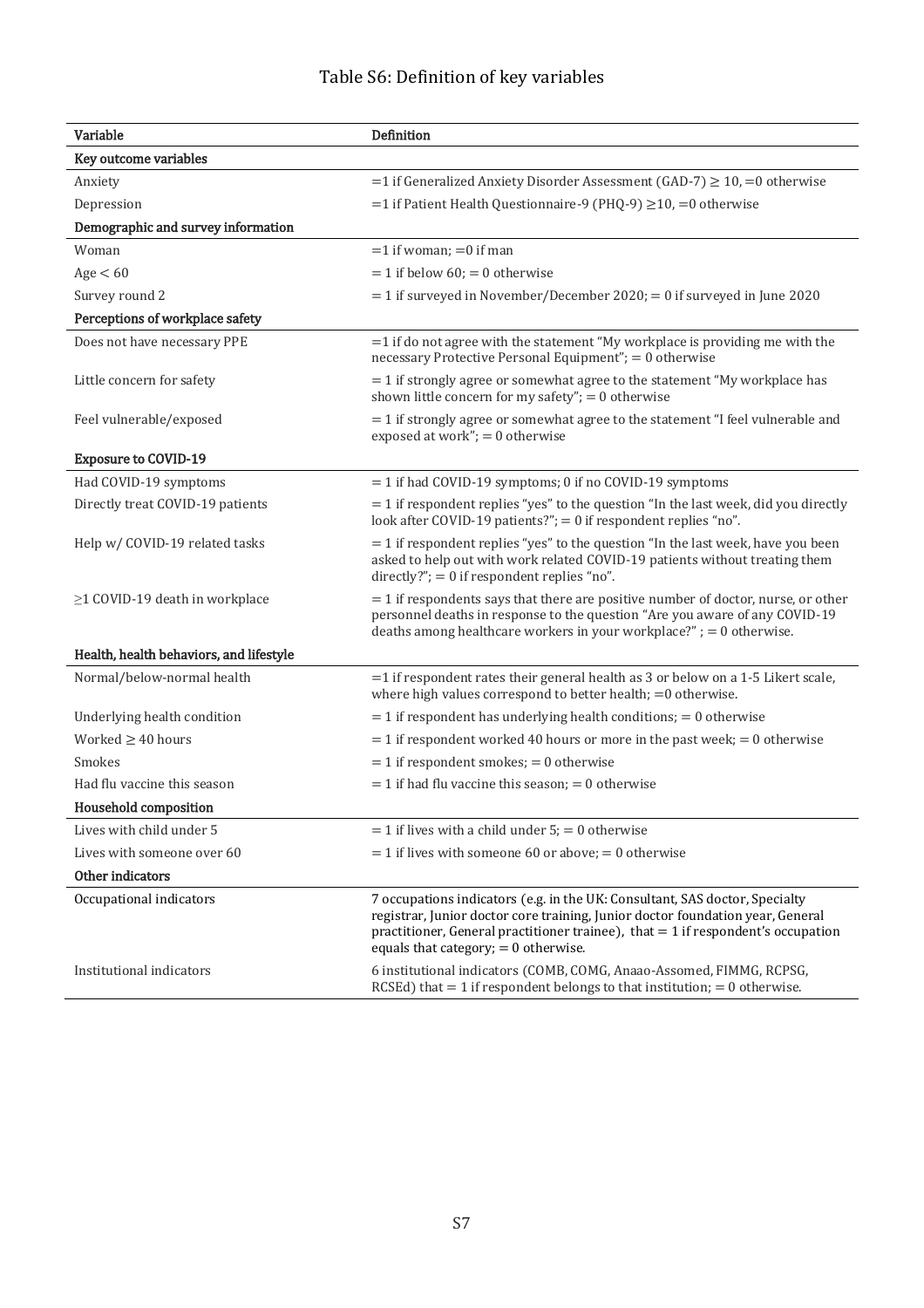|                                       | All                       |                         | Catalonia                 |                           | Italy                   |                      | UK                      |                          |
|---------------------------------------|---------------------------|-------------------------|---------------------------|---------------------------|-------------------------|----------------------|-------------------------|--------------------------|
|                                       | Anxiety                   | Depression              | Anxiety                   | Depression                | Anxiety                 | Depression           | Anxiety                 | Depression               |
|                                       |                           |                         |                           |                           |                         |                      |                         |                          |
| Demographics                          |                           |                         |                           | $1.45*$                   |                         |                      |                         |                          |
| Woman                                 | $1.77***$                 | $1.76***$               | $1.51*$                   |                           | 1.92***                 | $2.00***$            | $1.63*$                 | $1.81**$                 |
|                                       | [1.50, 2.07]<br>$1.49***$ | [1.49, 2.09]<br>1.58*** | [1.09, 2.11]<br>$2.19***$ | [1.05, 2.01]<br>$2.16***$ | [1.56, 2.36]<br>$1.29*$ | [1.59, 2.52]<br>1.25 | [1.05, 2.52]<br>$2.27*$ | [1.18, 2.77]<br>$3.96**$ |
| Age<60                                |                           |                         |                           |                           |                         |                      |                         |                          |
|                                       | [1.22, 1.82]<br>1.01      | [1.28, 1.96]<br>0.9     | [1.40, 3.43]<br>0.78      | [1.39, 3.35]<br>0.84      | [1.02, 1.65]<br>1.04    | [0.96, 1.64]<br>0.81 | [1.06, 4.88]<br>1.51    | [1.68, 9.30]<br>1.43     |
| Survey round 2                        | [0.86, 1.18]              | [0.76, 1.06]            | [0.59, 1.04]              | [0.63, 1.10]              | [0.83, 1.30]            |                      | [0.95, 2.38]            |                          |
|                                       |                           |                         |                           |                           |                         | [0.63, 1.05]         |                         | [0.91, 2.23]             |
| Perceptions of workplace safety       |                           |                         |                           |                           |                         |                      |                         |                          |
| Does not have necessary<br><b>PPE</b> | 1.39***                   | $1.27*$                 | $1.43*$                   | 1.23                      | $1.37*$                 | 1.26                 | 1.15                    | 1.42                     |
|                                       | [1.15, 1.68]              | [1.04, 1.56]            | [1.01, 2.02]              | [0.87, 1.72]              | [1.07, 1.77]            | [0.95, 1.66]         | [0.61, 2.17]            | [0.77, 2.61]             |
| Feel vulnerable/exposed               | $1.68***$                 | $1.72***$               | $1.45*$                   | $1.72***$                 | $1.77***$               | $1.61***$            | 1.98**                  | $2.40***$                |
|                                       | [1.41, 2.00]              | [1.43, 2.06]            | [1.05, 2.01]              | [1.26, 2.35]              | [1.39, 2.24]            | [1.23, 2.09]         | [1.19, 3.28]            | [1.47, 3.91]             |
| Little concern for safety             | $1.29*$                   | $1.36**$                | 1.35                      | 1.43                      | 1.25                    | $1.52**$             | 1.64                    | 1.04                     |
|                                       | [1.06, 1.57]              | [1.11, 1.67]            | [0.92, 1.98]              | [0.98, 2.08]              | [0.97, 1.60]            | [1.15, 2.00]         | [0.88, 3.06]            | [0.55, 1.96]             |
|                                       |                           |                         |                           |                           |                         |                      |                         |                          |
| <b>Exposure to COVID-19</b>           |                           |                         |                           |                           |                         |                      |                         |                          |
| Had COVID-19 symptoms                 | 1.16                      | $1.54***$               | 1.31                      | 1.93***                   | 1.1                     | 1.32                 | 0.96                    | 1.43                     |
|                                       | [0.97, 1.39]              | [1.29, 1.84]            | [0.98, 1.76]              | [1.46, 2.55]              | [0.84, 1.44]            | [0.99, 1.76]         | [0.59, 1.55]            | [0.91, 2.25]             |
| Directly treat                        | $1.32**$                  | $1.32**$                | $1.39*$                   | $1.55***$                 | $1.29*$                 | $1.31*$              | 1.34                    | $1.12\,$                 |
| COVID-19 patients                     | [1.12, 1.56]              | [1.11, 1.57]            | [1.01, 1.90]              | [1.14, 2.10]              | [1.03, 1.61]            | [1.03, 1.68]         | [0.83, 2.15]            | [0.70, 1.78]             |
| Help w/ COVID-19                      | $1.20*$                   | $1.20*$                 | 1.21                      | 0.97                      | $1.28*$                 | $1.51**$             | 0.98                    | 1.03                     |
| related tasks                         | [1.02, 1.42]              | [1.01, 1.43]            | [0.89, 1.64]              | [0.72, 1.31]              | [1.02, 1.60]            | [1.18, 1.92]         | [0.61, 1.57]            | [0.65, 1.62]             |
| $\geq$ 1 COVID-19 death               | $1.20*$                   | 1.15                    | 1.23                      | 1.36                      | 1.17                    | 1.09                 | 1.29                    | 1.1                      |
| in workplace                          | [1.02, 1.41]              | [0.97, 1.37]            | [0.88, 1.73]              | [0.98, 1.88]              | [0.95, 1.44]            | [0.86, 1.38]         | [0.83, 1.98]            | [0.73, 1.68]             |
|                                       |                           |                         |                           |                           |                         |                      |                         |                          |
| Health status and behaviors           |                           |                         |                           |                           |                         |                      |                         |                          |
| Normal/below-normal                   | $2.58***$                 | $3.35***$               | $2.31***$                 | $2.94***$                 | 2.85***                 | $3.92***$            | $2.65**$                | $3.57***$                |
| health                                | [2.13, 3.13]              | [2.76, 4.06]            | [1.70, 3.14]              | [2.19, 3.94]              | [2.18, 3.73]            | [2.96, 5.18]         | [1.31, 5.39]            | [1.81, 7.06]             |
| Underlying                            | 0.99                      | 1.17                    | 0.89                      | 0.95                      | 0.99                    | 1.26                 | 1.04                    | 1.24                     |
| health condition                      | [0.83, 1.17]              | [0.98, 1.38]            | [0.65, 1.22]              | [0.70, 1.29]              | [0.80, 1.24]            | [0.99, 1.60]         | [0.63, 1.72]            | [0.77, 2.00]             |
| Worked $\geq 40$ hours                | $1.44***$                 | $1.27**$                | 1.32                      | 1.25                      | $1.55***$               | 1.25                 | 1.12                    | 1.27                     |
|                                       | [1.21, 1.70]              | [1.07, 1.52]            | [0.95, 1.82]              | [0.92, 1.70]              | [1.25, 1.93]            | [0.99, 1.59]         | [0.66, 1.90]            | [0.76, 2.13]             |
| Smokes                                | 1.04                      | $1.50***$               | $0.8\,$                   | 1.19                      | 1.08                    | $1.58**$             | 2.06                    | 2.44                     |
|                                       | [0.83, 1.30]              | [1.20, 1.87]            | [0.51, 1.25]              | [0.80, 1.78]              | [0.82, 1.42]            | [1.19, 2.11]         | [0.79, 5.35]            | [0.98, 6.10]             |
| Had flu vaccine                       | 0.98                      | 1.16                    | 1.03                      | 0.99                      | 0.87                    | $1.27*$              | 1.56                    | 1.37                     |
| this season                           | [0.84, 1.15]              | [0.98, 1.36]            | [0.77, 1.39]              | [0.75, 1.31]              | [0.71, 1.08]            | [1.01, 1.61]         | [0.95, 2.57]            | [0.86, 2.19]             |
|                                       |                           |                         |                           |                           |                         |                      |                         |                          |
| Household composition                 |                           |                         |                           |                           |                         |                      |                         |                          |
| Lives w/ child under 5                | $1.32*$                   | 1.03                    | $1.4\,$                   | $1.1\,$                   | 1.29                    | $1.14\,$             | 1.22                    | $0.62\,$                 |
|                                       | [1.06, 1.63]              | [0.82, 1.29]            | [0.96, 2.06]              | [0.75, 1.62]              | [0.96, 1.72]            | [0.83, 1.58]         | [0.65, 2.29]            | [0.31, 1.24]             |
| Lives w/someone over<br>60            | 1.04                      | 0.94                    | $1.59*$                   | 1.32                      | 0.91                    | 0.79                 | 0.69                    | 0.89                     |
|                                       | [0.86, 1.25]              | [0.77, 1.15]            | [1.09, 2.33]              | [0.91, 1.92]              | [0.73, 1.15]            | [0.61, 1.02]         | [0.28, 1.69]            | [0.39, 2.01]             |
| Mean dependent variable               | 0.20                      | 0.19                    | $0.15\,$                  | $0.17\,$                  | 0.26                    | 0.21                 | 0.14                    | $0.16\,$                 |
| Observations                          | 4,993                     | 4,993                   | 1,737                     | 1,737                     | 2,444                   | 2,447                | 806                     | 806                      |

## Table S7: Logit odds-ratios and 95% confidence intervals

÷

Notes: Anxiety=1 if Generalized Anxiety Disorder Assessment (GAD-7) ≥ 10, =0 otherwise; Depression=1 if Patient Health Questionnaire-9 (PHQ-9)  $\geq 10$ , =0 otherwise. All models include occupational indicators and institutional indicators. \* p<0.05 \*\* p<0.01 \*\*\* p<0.001. 95% confidence intervals in square brackets.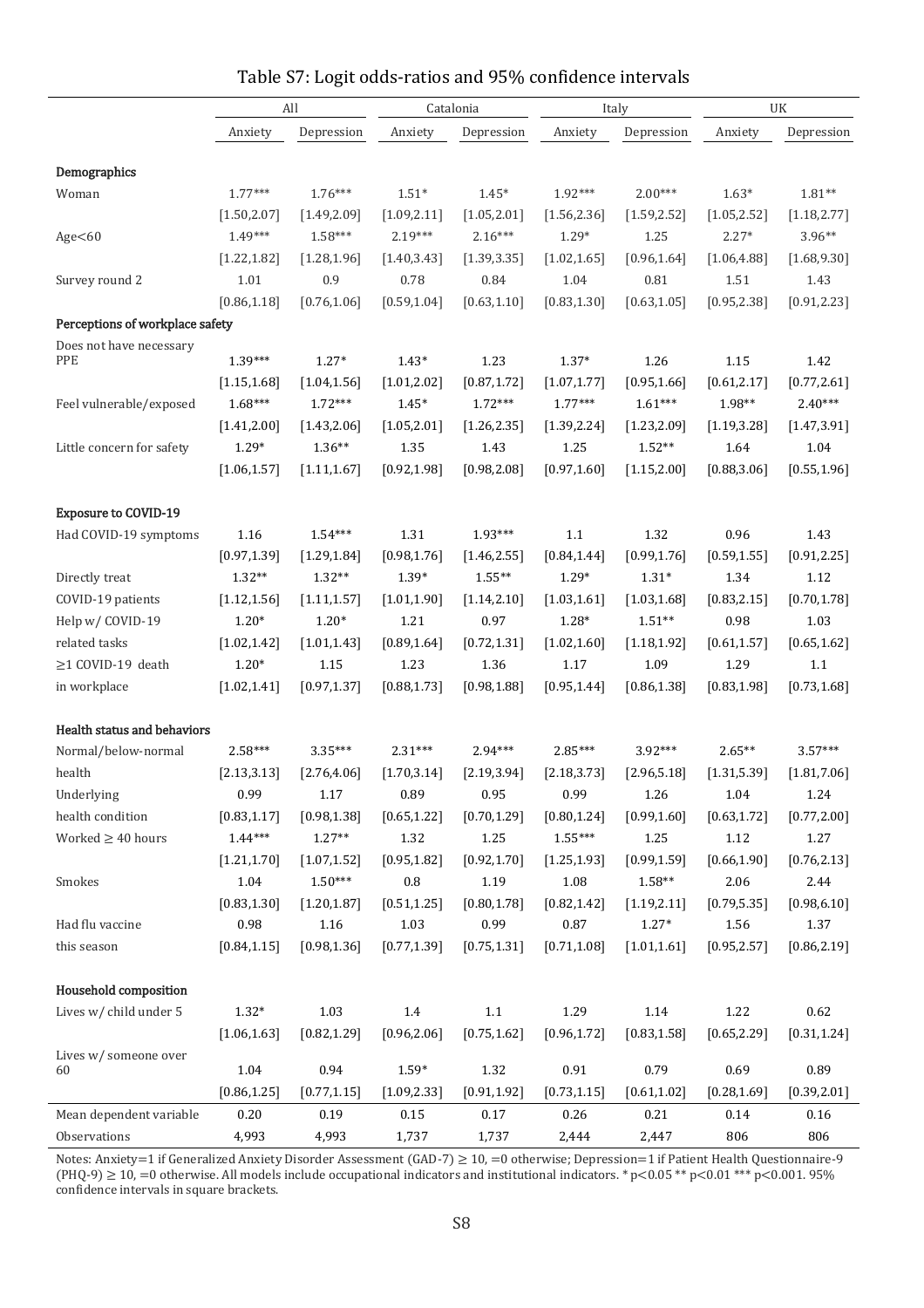# Additional Figures



## Figure S1: Example email invitation June 2020 (COMB)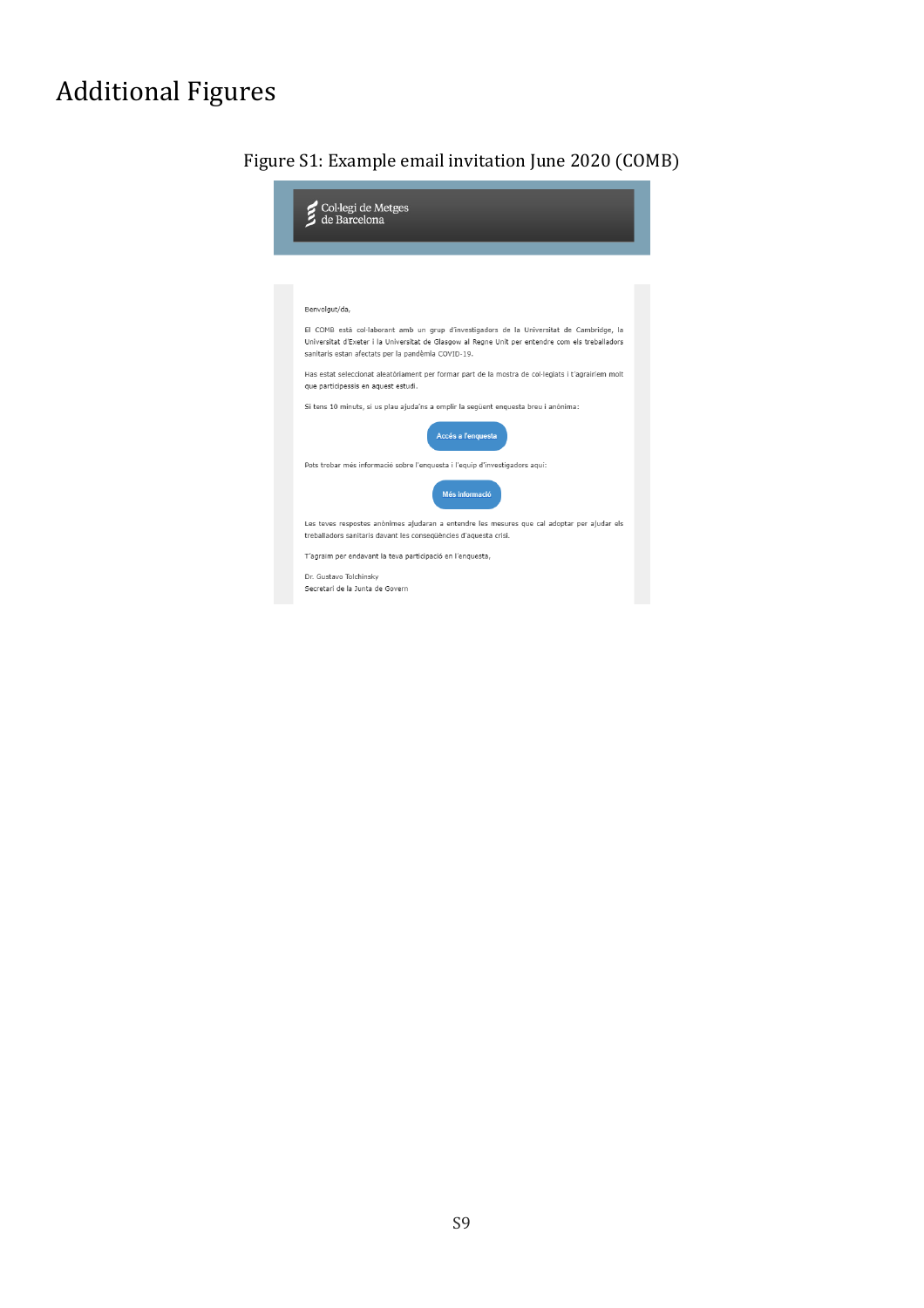## Figure S2: Example email invitation June 2020 (RCPSG)

#### Dear Dr

#### - Sent on behalf of Professor Jackie Taylor, President -

The Royal College of Physicians and Surgeons of Glasgow is collaborating with a group of university researchers at the University of Glasgow, the University of Cambridge and the University of Cambridge and the University o understand how healthcare workers are being affected by the COVID-19 pandemic.

If you have 10 minutes to spare, please help us fill in the following short and anonymised survey by visiting the following link:

https://uebs.eu.qualtrics.com/jfe/form/SV\_2ohMr8isdmO6AbX

More information about the survey and the research team conducting this survey can be found here:

#### https://sites.google.com/view/hcws

We thank you in advance for your contribution to this research project by participating in the survey.

Your anonymised responses will help improve our understanding of what measures should be taken to help healthcare workers adjust to the consequences of this crisis.

Many thanks,

David Thomson

David Thomson Global Engagement Officer, Membership and Global Engagement Unit Royal College of Physicians and Surgeons of Glasgow 232 - 242 St Vincent Street, Glasgow, G2 5RJ T + 44 (0)141 221 6072 | F + 44 (0)141 221 1804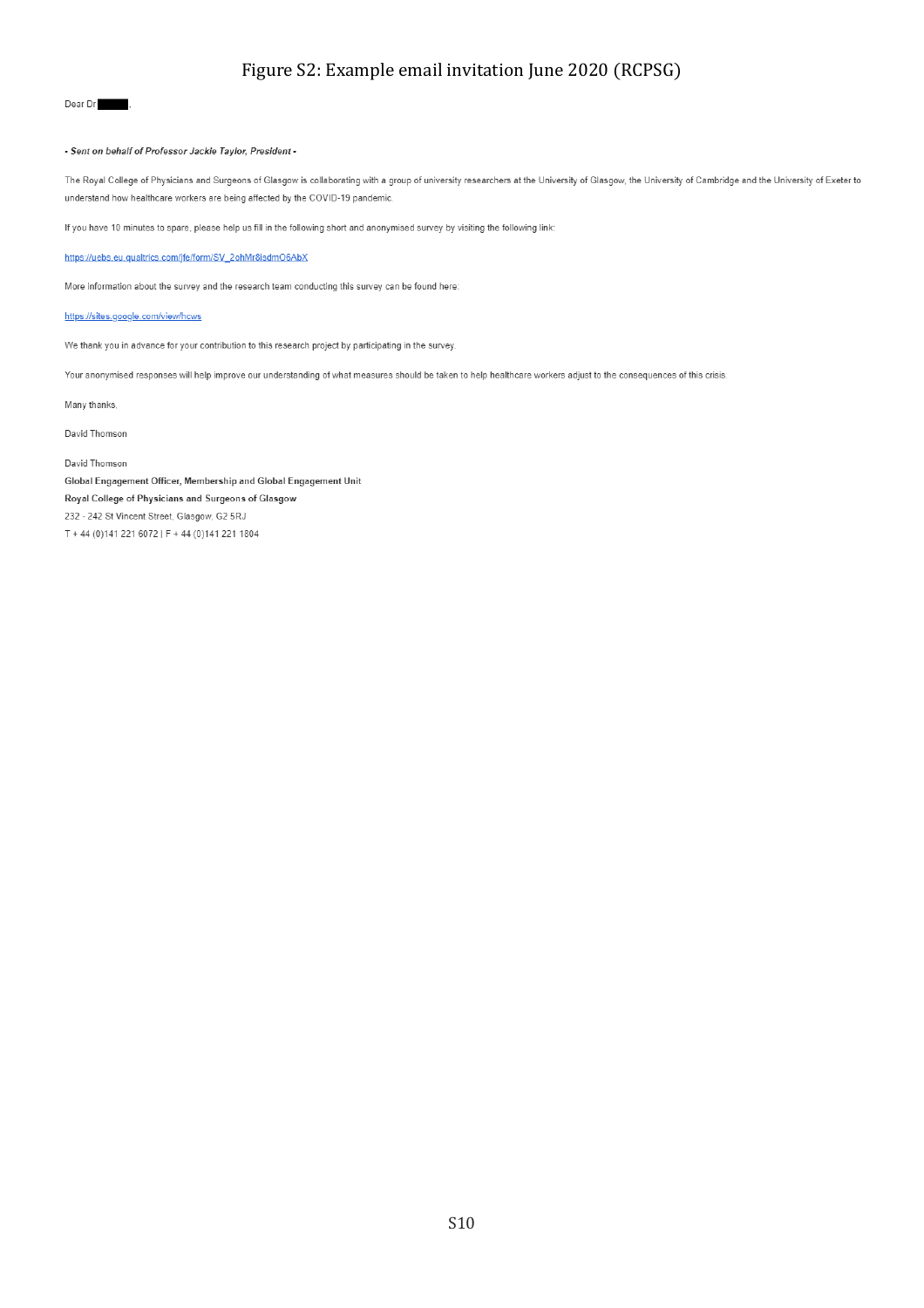#### Figure S3: Example email invitation November 2020 (RCSEd)



group of researchers at the University of Glasgow, the University of Cambridge and the University of Exeter to understand how healthcare workers are being affected by the COVID-19 pandemic.

In order to compare the effects of the first and second wave, they would like to invite our Members to participate in a second survey. The survey will help understand what measures should be taken to help healthcare workers adjust to the consequences of this crisis.

If you have 10 minutes to spare, can you please fill in the following short and anonymised survey.

More information about the survey and the research team conducting this survey can be found here.

We thank you in advance for your contribution to this research project by participating in the survey.

**START SURVEY**